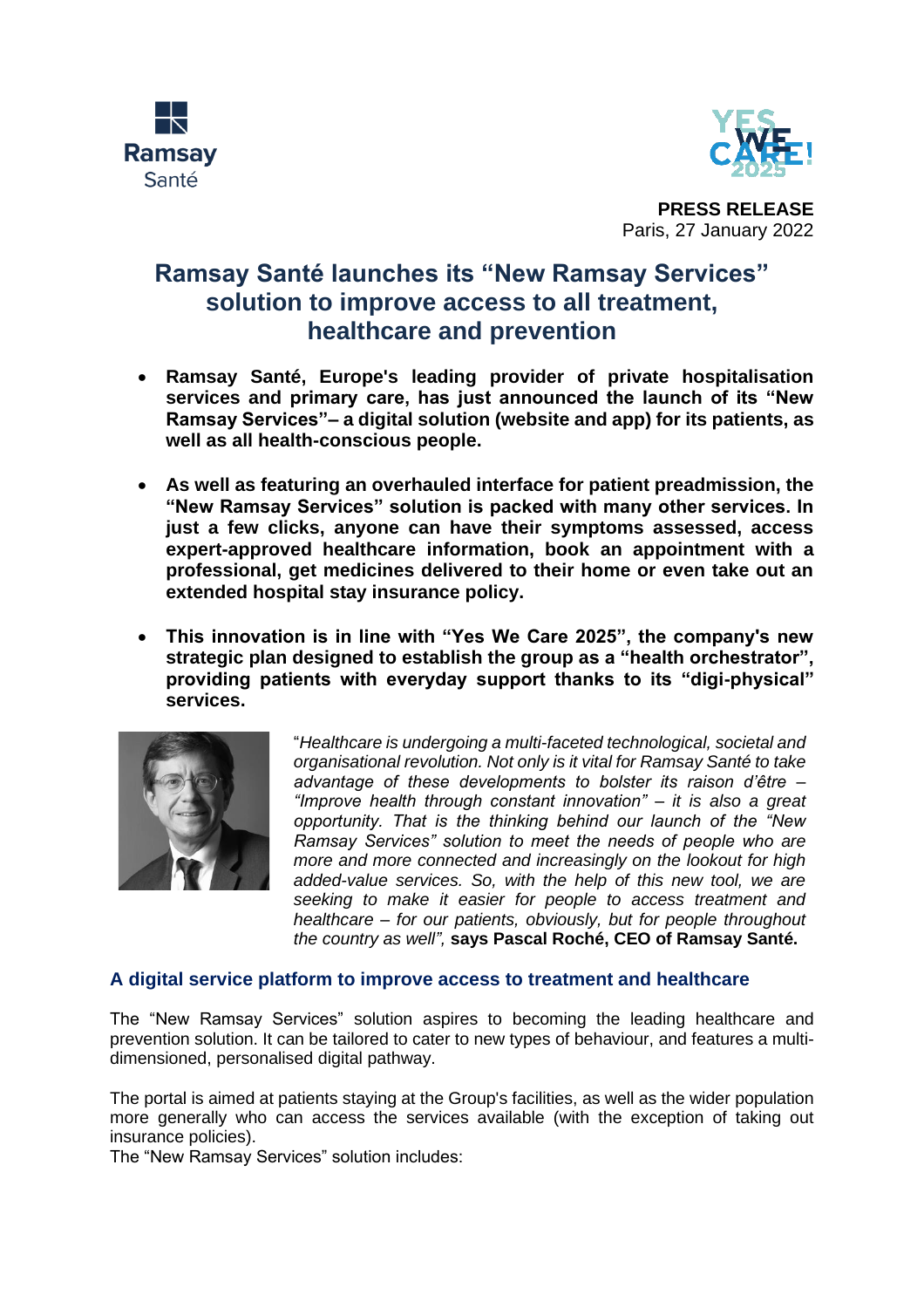

J'ai besoin d'aide en urgence

URGENCES

- **A symptom self-assessment tool**: for finding out what the most suitable healthcare service is;
- **A home medicine delivery service**, in partnership with start-up Pharmao;
- **A geolocation service for identifying the closest emergency services** (all types of facilities). For Ramsay Santé emergency services, a real-time waiting time indicator is provided;
- **Access to the directory of Ramsay Santé group practitioners**, with the option to book an appointment online;
- **Information content about healthcare and prevention**  (articles, videos, graphics, podcasts), all approved by scientific experts;
- The option to **take out ambulatory and hospitalisation or maternity extension insurance** (personal assistance services, social and psychological assistance, etc.) in partnership with AXA Partners.

Furthermore, the "New Ramsay Services" solution still features an online preadmission pathway for its patients.

The maternity pathway has also been expanded with the option to book an appointment with an independent midwife and get fast access to all services making up the My Nea support programme for future mothers (free maternity-themed conferences and workshops, sophrology, prenatal singing, etc.).

## **Symptoms analyser and medicine delivery: new services**

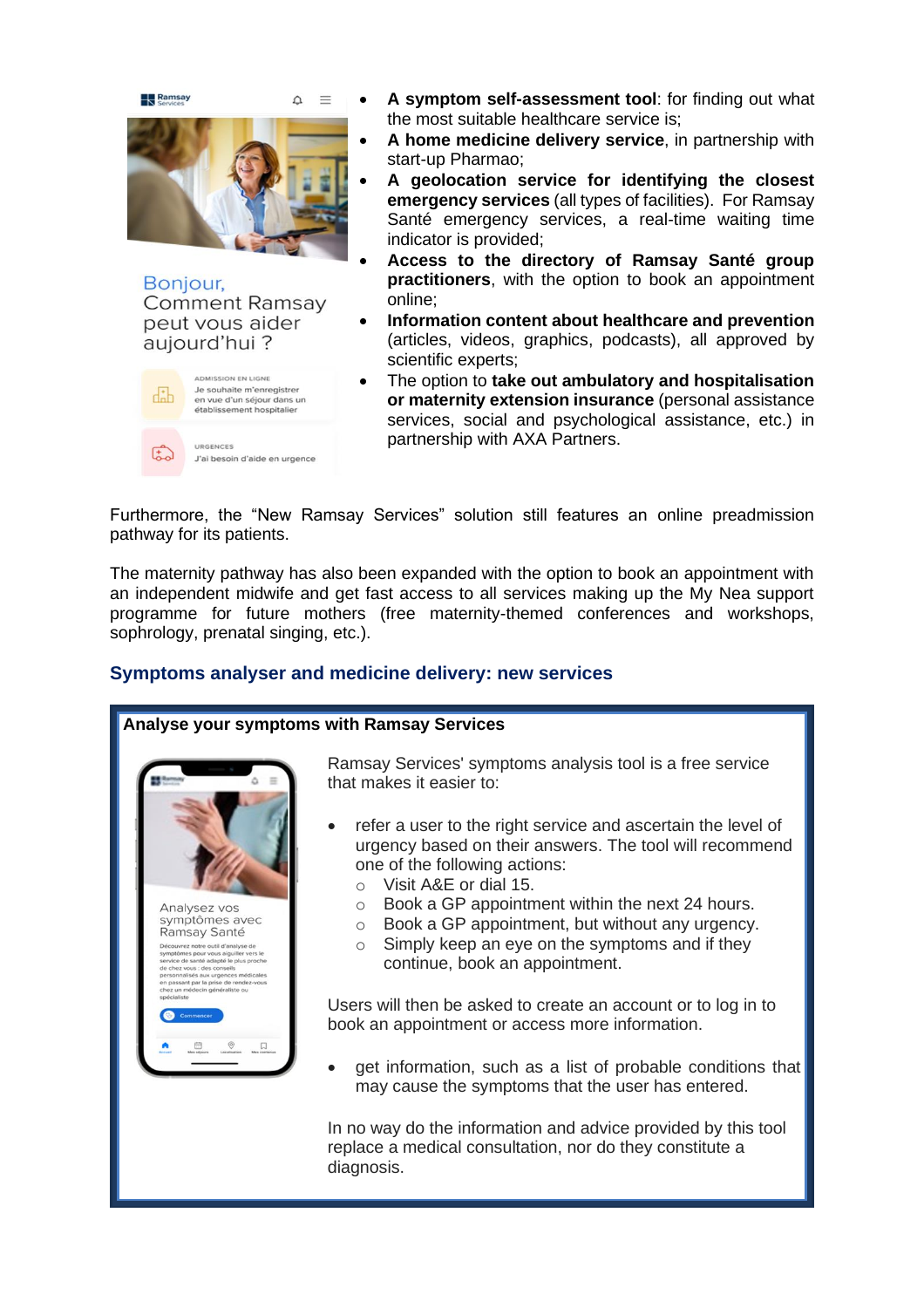Ramsay Santé is working with Infermedica, a Polish company which has developed this technology. Artificial Intelligence combines the knowledge of numerous doctors, scientific literature and statistical data gleaned from thousands of patient cases.

# **Home delivery of medicines Ramsay**<br> **N** Services  $=$ PAR NOTRE PARTENAIRE Recevoir vos médicaments chez vous ? Rien de plus simple Vous êtes dans l'incapacité de vous déplacer en pharmacie ? Gagnez du 曲  $\circledcirc$  $\hfill \square$ Localisation

.

Ramsay Santé has teamed up with start-up Pharmao to provide everybody in France who is unable or does not want to get to a pharmacy with a home delivery service for their medicines. They can receive their medicines within one hour (starting from when they finish preparing the order), 7 days a week, 24 hours a day.

Pharmao operates in more than 250 towns in France and works with more than 1000<br>partner pharmacies. Only medicines partner pharmacies. available on prescription can be delivered. Deliveries are made by independent Pharmao deliverers.

## **Longer-stay hospital insurance for greater peace of mind**

Ramsay Santé has teamed up with AXA Partners, the experts in innovative health support services, to create a longer stay insurance policy for patients who need to stay in hospital for longer than planned.

This new digital offering is aimed at future mothers, as well as people hospitalised in an outpatient setting. It provides people with psychological support and access to healthcare professionals to answer any questions and give medical and paramedical advice as soon as they sign up.

Other services can be activated on request for people finding they have to stay longer than planned in hospital, including:

- Looking after and facilitating the presence of a close friend or family member at the hospital to support the patient;
- The provision of home-help services to support the family, such as childcare, housework and school support.
- Specific support for young mothers suffering from postpartum depression and the provision of a paediatric nurse so they can get a good night's sleep and take the time they need to recover.
- Coverage of transport costs between the medical centre and your home or another healthcare centre for medical appointments.

The hospital stay extension policy can be used until up to 20 days after a patient has left hospital.